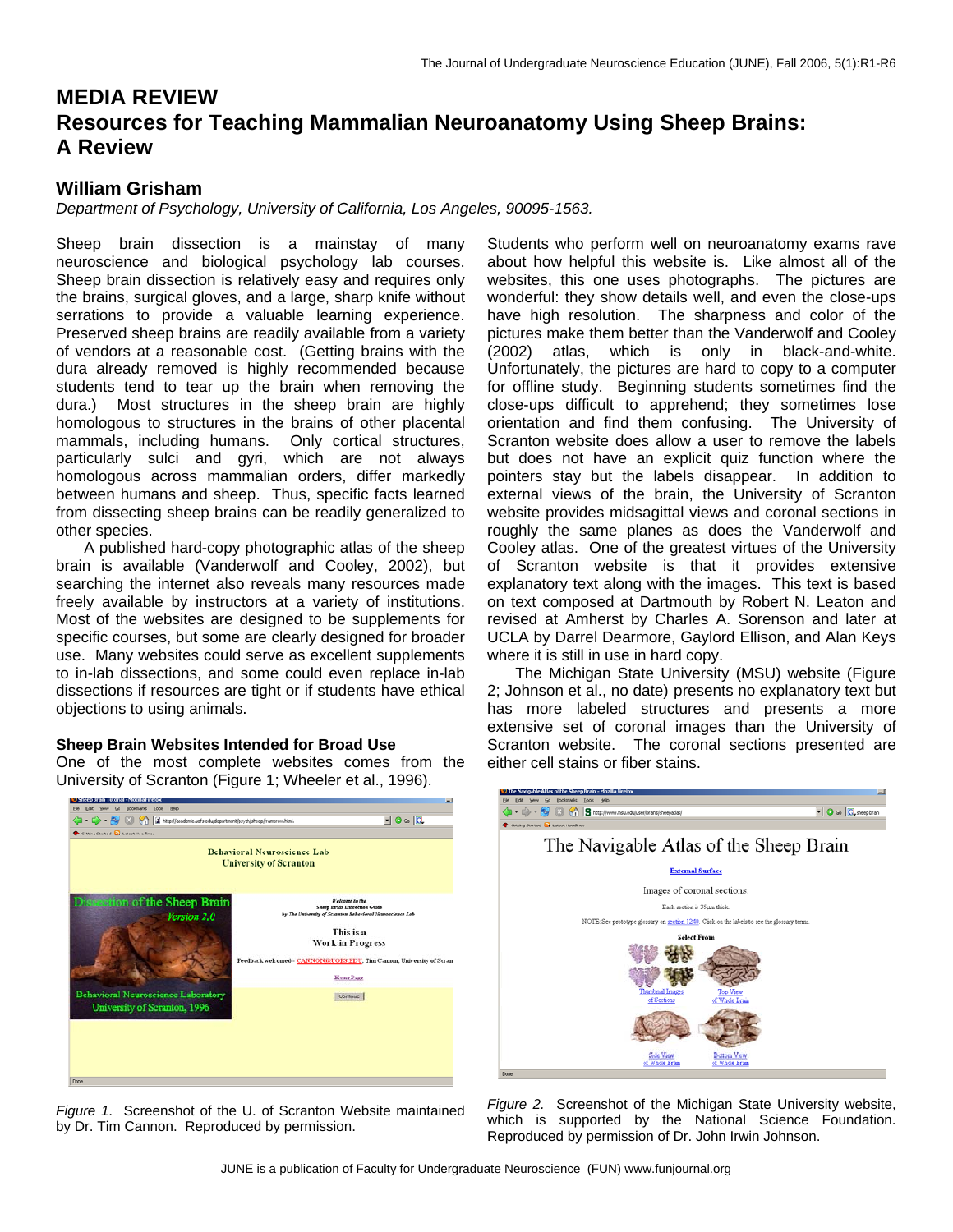Although these stains help to differentiate the structures, they do not completely resemble what students might see doing dissections with unstained material. The MSU site does not provide any midsagittal sections. Like the University of Scranton website, labels can be hidden but no explicit quiz function is provided. The photographs and histology presented on the MSU website are excellent, except for the external views of the brain, which are in black-and-white and not as crisp and beautiful as the University of Scranton website. The MSU website presents the best and probably most accurate labels on cortical features. All of the images provided can be easily copied for offline study. The MSU website is easily navigated and links to atlases of human brains can also be

accessed from this website. Very few print or web resources on neuroanatomy address neural function. One of the few that does is provided by San Francisco's Exploratorium (Cave and Schwartzenberg, 1998), and it only addresses learning and memory. Although exhibits provided by the Exploratorium are usually excellent, this website was disappointing. When they illustrate the hippocampus, they switch from a sheep brain to a diagram of a human brain. This site is aimed at the general public and provides very little for those wishing to study neuroanatomy in depth.

The Brain Museum collection (Welker et al., no date) was also disappointing. Although it has the potential for being a treasure trove for web-bound neuroscientists, it only offers external views of the sheep brain with neither coronal nor sagittal sections (although coronals are provided for other species). This site has links addressing circuits and function but both just give very general information and neither are terribly edifying. No brain of any species has labels. Accordingly, this site has only limited utility for teaching neuroanatomy.

# **Websites Designed as Supplements for Specific Courses**

University of Pennsylvania's Veterinary School website (2001) provides some unusually oblique but informative dissections that allow students to get a better grasp on the three-dimensional configuration of structures such as the hippocampus and its spatial relationship to the amygdala. Unfortunately, they use some of these same oblique views to show the pyriform cortex, which is suboptimal because they do not give a full view of the pyriform cortex. Again, students are probably better off using the Michigan State website for cortical features. Images on the Penn website are very good quality, the dissections are masterful, and the pictures are easy to copy for offline study. It provides a midsagittal section of a sheep brain and coronal sections that highlight given structures when clicked, which is useful, but it is unclear which species were used for these (dogs and sheep may be intermixed but admittedly, they are not that different in subcortical structures). Structures are extensively labeled in all views presented.

A Penn State University website (Strauss, no date) focuses on special senses and brain, so it is a somewhat superficial treatment of sheep brain anatomy and not nearly as extensive as those discussed above. This

website does provide a quiz function. It also offers good views of unstained coronals that students would see in their dissections. Coronal sections match well with Vanderwolf and Cooley sections, and a nice midsagittal is presented. No descriptive text is provided, but the photos are high quality and can be easily copied for offline viewing.

Another website giving students an opportunity to quiz themselves comes from California State University, Sacramento (Carter, no date). Unfortunately, the images on the quiz are minimized and difficult to see. This site is one of the few providing horizontal sections. Unfortunately, because the structures are not explicitly labeled and the photos are washed out, clearly discerning structures and differences between gray and white matter is difficult on the horizontal views. Coronal sections are promised but I was unable to access them, and no sagittal sections are provided. Images are easy to copy for offline viewing, but there is no descriptive text.

A site providing breathtaking views of cranial nerves comes from Kent State University (York, no date), and is meant as an aid for a comparative anatomy course. This site provides good quality external and midsagittal photos that can be easily copied for offline viewing but only includes one coronal section and no text.



*Figure 3*. Screenshot of the splash page for the UCLA sheep brain website. Reproduced by permission of website's creator, Dr. Kevin Noguchi.

UCLA's offering comes from a website constructed by a former teaching assistant (Noguchi, no date) as a supplementary resource for our mammalian neuroanatomy module. The pictures are very good quality and easy to copy for online study. Unfortunately, the dorsal view and coronal and horizontal sections are not labeled. This website provides students with excellent views of what they will see during their dissection as well as views of human brains, but no descriptive text is provided.

The University of California, Davis offers a brief overview of gross brain anatomy as a part of a class in comparative anatomy (Guinan, no date). Unfortunately, some of the pictures are of poor quality and so do not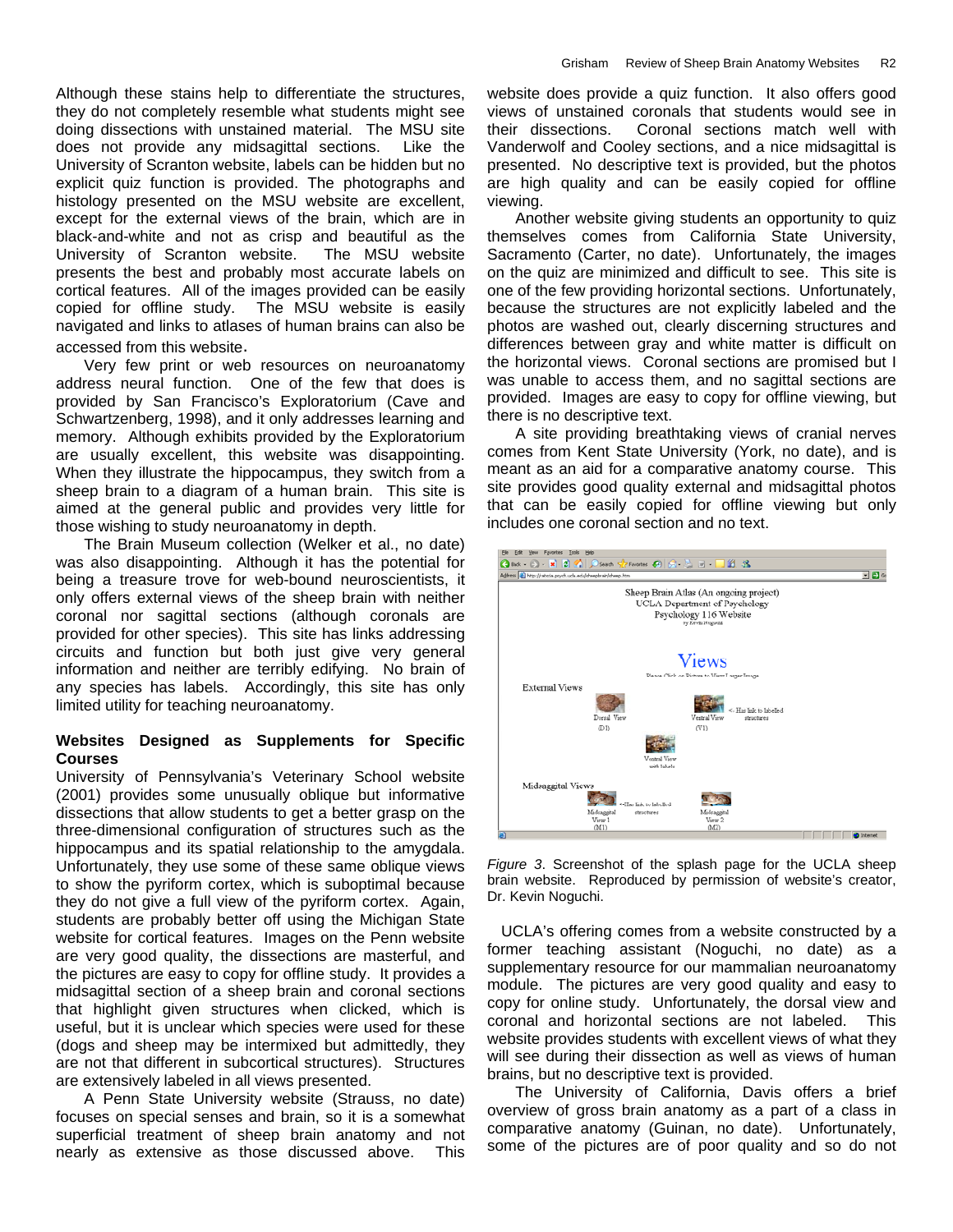convey much. To its credit, some descriptive text accompanies the images. Cranial nerves are pointed out but not explicitly labeled. Only one coronal section is provided.



*Figure 4*. Page from Barnard College sheep brain PDF. Reproduced by permission of Dr. K. Taylor.

A site that provides good descriptive text along with good quality images is the Barnard College website (Taylor, no date). Information provided is accurate, although one cortical feature is given a non-standard label—see below on differences of opinion. The Barnard College website provides sagittal views and some coronal sections but far fewer than either the University of Scranton or the MSU websites and only a limited number of labels. Because it comes as a PDF, it is easily downloadable for offline study.

The St. Louis University website (Stark, no date) also provides good text for guiding dissection. Further, this site actually addresses neural systems and directs some dissections accordingly. It is one of the few websites to address function to any degree although it only addresses cranial nerve function. Very nice views of the cranial nerves are provided including the trochlear, which isn't shown in the Vanderwolf and Cooley (2002) atlas. Excellent quality views of the diagonal band and lateral olfactory tract and the rest of the rhinencephalon that can be visualized from an external view are also provided.

Superb dissection allows views of tracts such as the fornix, mammillothalamic tract, and habenulo-peduncular tract. Other nice dissections provide good views of the cerebellar peduncles. This website does not do much with either cerebral or cerebellar cortical features, but otherwise, the external views are really good and have good labels. No coronal sections are presented. Unfortunately, not all views have labels, and one clearly shows ungloved hands holding a brain, which is a safety violation. This website is one of the few to provide a horizontal section—one view without labels.

Grand Valley State University's website (Paschke and Xu, 1998) is one of the most unusual because it does not present photographs but rather line drawings based on the Vanderwolf and Cooley (2002) atlas. It includes external views and some of Vanderwolf and Cooley's more ambitious dissections revealing the hippocampus and the dissected brainstem. A brief descriptive text is present, and labels are included on the drawings. Drawings of coronal and horizontal sections are not presented.

A surprising number of the websites available come from community and two-year colleges. Among them is Community College of Baltimore County (Lathrop-Davis and Gorski, 2002). This site provides limited descriptive text and only external and sagittal sections with few labels but no horizontal or coronal sections. The images are not as crisp and clean as University of Scranton website and don't have as much detail, but they can be copied for offline study. Another offering comes from Victoria College in Texas (Hamilton, no date). This website has fairly ugly pictures of a sheep brain, but the photos could be copied for offline study. The Victoria College site provides external and sagittal photos that are exactly what a student might encounter in their own less-than-perfect dissections and are displayed as in a lab practical replete with pins. This site is not an in-depth treatment of neuroanatomy, and no text is provided. Another site comes from Bay Path College in Longmeadow, MA (Semprebon, no date)**.** The quality of the pictures is passable, but the brain that they selected is not terribly pretty. This site is also not an indepth treatment, providing only external and midsagittal features. Furthermore, there are a couple of errors in labeling.

One of the most interactive websites comes from [GateWay Community College](http://www.gatewaycc.edu/) in Arizona (Crimando, 2005). Although it only presents sagittal sections and is the only one to present parasagittal sections, it has a lot of features and is an innovative website. The names of structures pop up and one drags the cursor over them, and a thumbnail sketch of the midsagittal highlights a drawing of the entire structure as the cursor moves over it. Students can quiz themselves with this feature since the name isn't revealed until the user clicks. Also, the user can request multiplechoice items on some of the structures that even address function.

Only one movie of sheep brains is presently available on the web, displaying the actual dissection of a sheep brain (Yu, 2004). Freeze frames at the end of the video label the structures, which are mentioned in the narration. Unfortunately, the movie is so fast-paced that it would be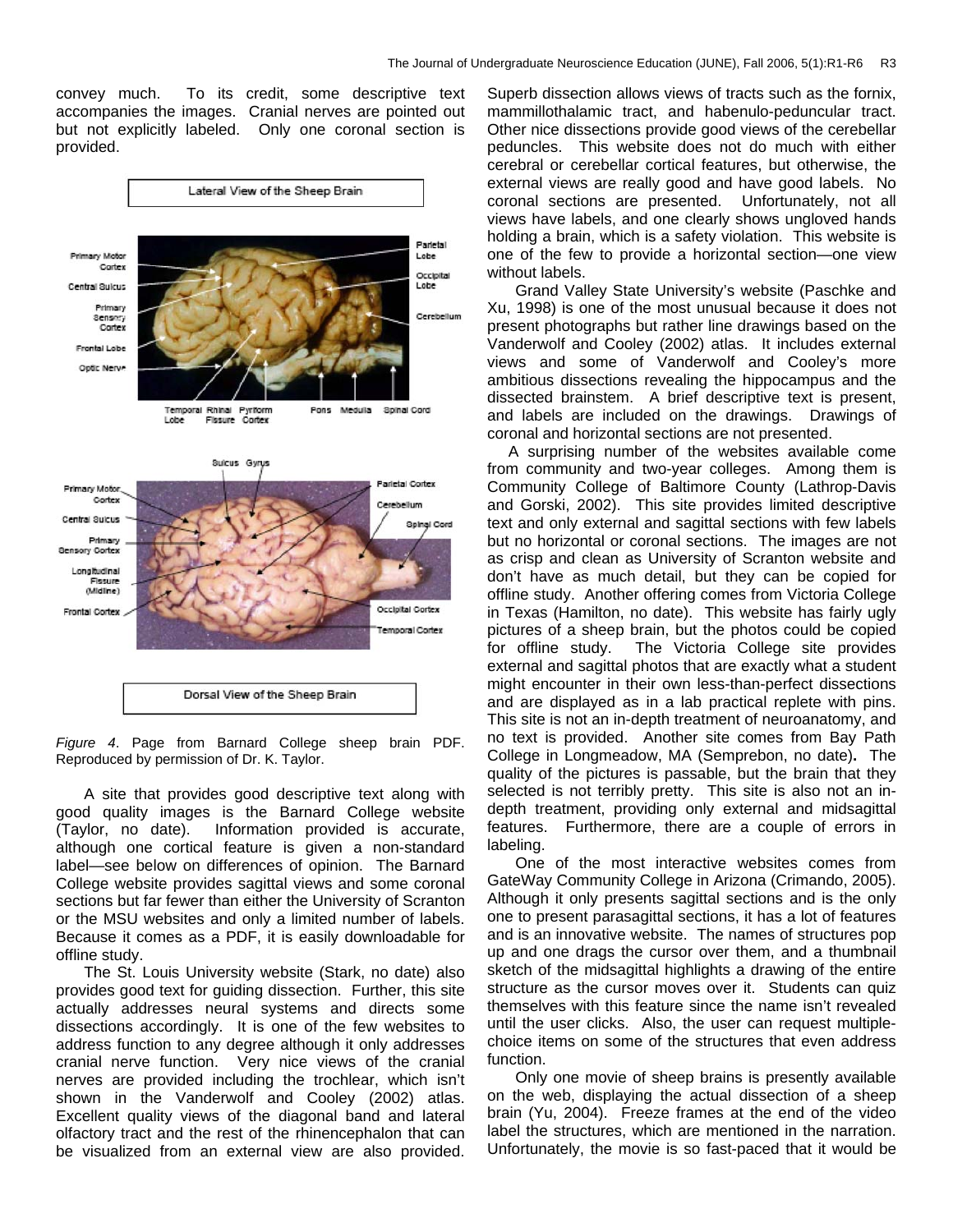difficult for the novice to ascertain what name went with which structure, especially since the narration is a little out of synchrony with the gestures of the person doing the dissection. Not many structures are illustrated, but it does offer a nice view of the dorsal brainstem along with the hippocampus.



*Figure 5*. Screenshot of the splash page for the [GateWay](http://www.gatewaycc.edu/)  [Community College.](http://www.gatewaycc.edu/) Reproduced by permission of Dr. J. Crimando.

## **Points of Disagreement, Quibbles, and Errors**

Although a vast number of sheep brains are studied in undergraduate neuroscience laboratory classes each year, very little modern research on the neuroanatomy of sheep or ungulates has been undertaken. Accordingly, some websites and text sources differ on the naming of structures. A case in point is the cruciate sulcus. The cruciate sulcus (cross-shaped because it makes a cross with the longitudinal fissure) is proclaimed to be homologous to the central sulcus or fissure of Rolando in humans by the Dartmouth/Amherst/UCLA text. Nonetheless, the most complete source on sheep brain cortex (Ariens Kappers et al., 1967) proclaims that, although carnivores do have a cruciate sulcus, no homologous sulcus has been identified with certainty in ungulates, including sheep. In carnivores, the cruciate is a deep sulcus that extends from the rostral midline running fairly far lateral on the dorsal surface across both hemispheres. The cruciate sulcus can be seen clearly in dog (Figure 6). Sheep have a similar deep sulcus in about the right position, except theirs does not extend very far laterally. The MSU website labels this particular sulcus as the "crucial," and the University of Pennsylvania Veterinary School website as well as a text on ruminant neuroanatomy (Dellmann and McClure, 1975) call this the cruciate sulcus. Other texts label this same sulcus as the splenial in sheep (Ariens Kappers et al., 1967; Lauer, 1982). The University of Scranton website does not label this sulcus but instead labels a more caudal and shallow sulcus as the cruciate. This latter sulcus is labeled as the ansate or ansatus both by the MSU website and other texts (Ariens Kappers et al., 1967; Skinner, 1971; Dellmann and McClure, 1975; Vanderwolf and Cooley, 2002). The

Barnard College website labels this ansatus as the central sulcus, and Ariens Kappers et al. concur that the ansatus is the forerunner of the central sulcus. Skinner (1971) claims that the region on either side of the ansate is sensorimotor cortex, but this claim is based on extrapolation from Krieg (1954), who only worked on rats and rhesus monkeys. Thus, we probably do not know for sure which sulcus of sheep is homologous to the central sulcus in humans and where the boundary between the frontal and parietal lobes is.



*Figure 6*. View of the cruciate sulcus in the dog. Label provided by the reviewer. Photos from the Brain Museum, which is funded by the National Science Foundation (See Welker et al.) Reproduced by permission.

Differences also exist in naming regions of the pyriform area. The MSU website labels part of the pyriform area as parahippocampal gyrus, whereas the University of Scranton website labels the same area as hippocampal gyrus. The MSU website further differentiates the pyriform area by separately labeling the periamygdaloid cortex. The Grand Valley State University website similarly labels the anterior portion of the pyriform as periamygdaloid cortex and designates the posterior portion as entorhinal cortex. The Vanderwolf and Cooley (2002) atlas labels the periamygdaloid area as the uncus, which is what it is called in humans. The St. Louis University website labels this same area as the amygdaloid nucleus, which cannot be accurate because the amygdala is not a surface structure. This latter confusion ultimately may stem from the Dartmouth/Amherst/UCLA text, which muddles this point somewhat.

Some errors can be found on some websites, but even these can be used creatively toward instructional ends. Instructors can put the mislabeled image on an exam and ask students to identify what is wrong with the picture. Such items definitely will discriminate between those students who have a good command of the material and those that do not. Good examples come from the Penn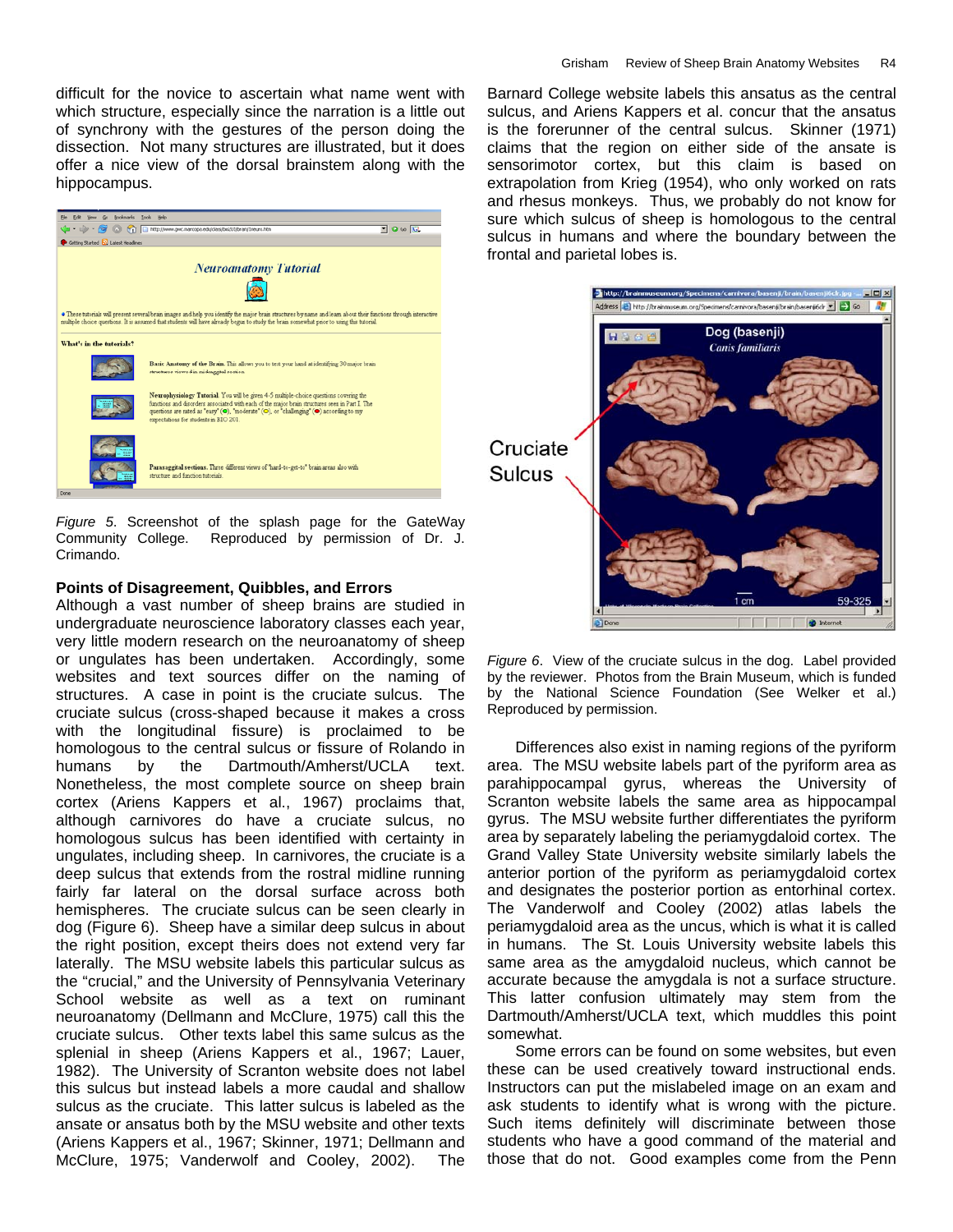Vet School: in cross-sections of the caudal brainstem, they seem to have confused the medial lemniscus and the pyramidal tract in a couple of instances: the medial lemniscus is mislabeled as the decussation of the pyramids

| Author(s)<br><b>Institution</b>                                                        | Text | Quiz | Coronal | <b>Sagittal</b> |
|----------------------------------------------------------------------------------------|------|------|---------|-----------------|
| URL                                                                                    |      |      | Views   | <b>Views</b>    |
| Carter                                                                                 |      |      |         |                 |
| Cal. State Sacramento                                                                  |      |      |         |                 |
| http://www.csus.edu/org/nrg/carter/carter.htm                                          |      |      |         |                 |
| <b>Cave &amp; Schwartzenberg</b><br>Exploratorium                                      |      |      |         |                 |
| http://www.exploratorium.edu/memory/braindissection/                                   |      |      |         |                 |
| Crimando                                                                               |      |      |         |                 |
| GateWay Comm. College<br>http://www.gwc.maricopa.edu/class/bio201/brain/1neuro.htm     |      |      |         |                 |
| Guinan                                                                                 |      |      |         |                 |
| UC, Davis                                                                              |      |      |         |                 |
| http://trc.ucdavis.edu/mjguinan/apc100/modules/Nervous/_topics.html<br><b>Hamilton</b> |      |      |         |                 |
| Victoria College                                                                       |      |      |         |                 |
| http://www.victoriacollege.edu/dept/bio/Brain/Index.htm                                |      |      |         |                 |
| Johnson et al.<br>MSU                                                                  |      |      |         |                 |
| http://www.msu.edu/user/brains/sheepatlas/                                             |      |      |         |                 |
| <b>Lathrop-Davis &amp; Gorski</b>                                                      |      |      |         |                 |
| Comm. Coll. Baltimore Co.                                                              |      |      |         |                 |
| http://student.ccbcmd.edu/c_anatomy/sheep_brain/                                       |      |      |         |                 |
| Noguchi<br>UCLA                                                                        |      |      |         |                 |
| http://ratscia.psych.ucla.edu/sheepbrain/sheep.htm                                     |      |      |         |                 |
| Paschke & Xu                                                                           |      |      |         |                 |
| Grand Valley State Univ.                                                               |      |      |         |                 |
| http://www.gvsu.edu/psych/index.cfm?id=24F7B8A5-C397-C30A-<br>FFC2AD8B0CA4CAB0         |      |      |         |                 |
| Semprebon                                                                              |      |      |         |                 |
| <b>Bay Path College</b>                                                                |      |      |         |                 |
| http://web.baypath.edu/biology/sheep%20brain/brain-sheep.html                          |      |      |         |                 |
| <b>Stark</b><br>St. Louis Univ.                                                        |      |      |         |                 |
| http://starklab.slu.edu/neuro/Dissection.htm                                           |      |      |         |                 |
| <b>Strauss</b>                                                                         |      |      |         |                 |
| Penn State Univ.                                                                       |      |      |         |                 |
| http://www.bio.psu.edu/people/faculty/strauss/anatomy/nerv/nervous.htm                 |      |      |         |                 |
| <b>Taylor</b><br><b>Barnard College</b>                                                |      |      |         |                 |
| http://bc.barnard.edu/~ktaylor/Neuroanatomy.pdf                                        |      |      |         |                 |
| Univ. Pennsylvania                                                                     |      |      |         |                 |
| Veterinary School                                                                      |      |      |         |                 |
| http://cal.vet.upenn.edu/neuro/server/lab4frameset.html                                |      |      |         |                 |
| Welker et al.                                                                          |      |      |         |                 |
| <b>Brain Museum</b>                                                                    |      |      |         |                 |
| http://brainmuseum.org/Specimens/index.html                                            |      |      |         |                 |
| Wheeler et al.<br>Univ. of Scranton                                                    |      |      |         |                 |
| http://academic.uofs.edu/department/psych/sheep/framerow.html                          |      |      |         |                 |
| York                                                                                   |      |      |         |                 |
| Kent State Univ.                                                                       |      |      |         |                 |
| http://fp.dl.kent.edu/hyork/catshb1.htm                                                |      |      |         |                 |
| Yu                                                                                     |      |      |         |                 |
| <b>Wellesley College</b>                                                               |      |      |         |                 |
| http://www.wellesley.edu/Biology/Concepts/Html/sheepbrain.html                         |      |      |         |                 |

*Table 1.* Summary Table of Websites Reviewed

in one view and the pyramidal tract is labeled medial lemniscus in another. Also their view of the septal nuclei is rather shabby since what they call septal nuclei is mostly fornix at the level in which they sectioned. On UCLA's sheep brain site, the olfactory bulb is shown to be more extensive than it really is. Similarly, on the UC Davis website, the cross section displaying the thalamus actually labels a lot of structures as thalamus that are not. The Kent State University labels the olfactory bulb as the olfactory nerve, which is not present because it inevitably gets destroyed in dissection. The Kent State site also labels the hypothalamic protrusion, which is the tuber cinerium/median eminence, as the infundibulum, which has actually been removed in their image. Some labels on the Baypath College site are definitely wrong: "cerebral aqueduct" is on the fourth ventricle, the label for trigeminal nerve is actually on the cerebral peduncle next to the oculomotor nerve, and the label for the spinal cord is actually on the caudal medulla. Finally, the University of Pennsylvania website shows the third ventricle off the midline, which is not correct.

#### **Summary**

Teaching neuroanatomy gives students not only the nomenclature of nervous system structures, but also a framework for understanding the function of the brain. Using sheep brains is an effective way to present the material in a very concrete way. The internet offers a storehouse of free resources for teaching mammalian neuroanatomy based on sheep brain dissection.

Unfortunately, both textbook and web resources tend to focus on teaching structure and rarely address either circuits or function. Nonetheless, teaching neuroanatomy exclusively focused on structure does not necessarily impart a deeper understanding of the brain. A more reasoned approach to the material involves thinking of neuroanatomy in terms of neural pathways and their functional characteristics both in health and disease. The photographic atlas of Vanderwolf and Cooley (2002) offers schematic diagrams of both sensory and motor neural circuits, which none of the websites do. Unfortunately, the Vanderwolf and Cooley (2002) atlas makes no reference to function nor do most of the neuroanatomy texts and websites reviewed. Thus, instructors are left to fill-in these essential parts of the lesson with other resources.

### **REFERENCES**

- Ariens Kappers CU, Huber CG, Crosby EC (1967) The comparative anatomy of the nervous system of vertebrates including man (Volume 3). New York: Hafner, p 1532.
- Carter R. (no date) *Sheep brain external anatomy and internal anatomy.* (California State University, Sacramento) Retrieved February 27, 2006 from http://www.csus.edu/org/nrg/carter/carter.htm [http://www.csus.edu/org/nrg/carter/NeurosylActive/sheepbrain/](http://www.csus.edu/org/nrg/carter/NeurosylActive/sheepbrain/index.htm)
- [index.htm.](http://www.csus.edu/org/nrg/carter/NeurosylActive/sheepbrain/index.htm) Cave S, Schwartzenberg S (1998) *Sheep brain dissection: The anatomy of memory.* (San Francisco's Exploratorium). Retrieved March 6, 2006 from <http://www.exploratorium.edu/memory/braindissection/>.